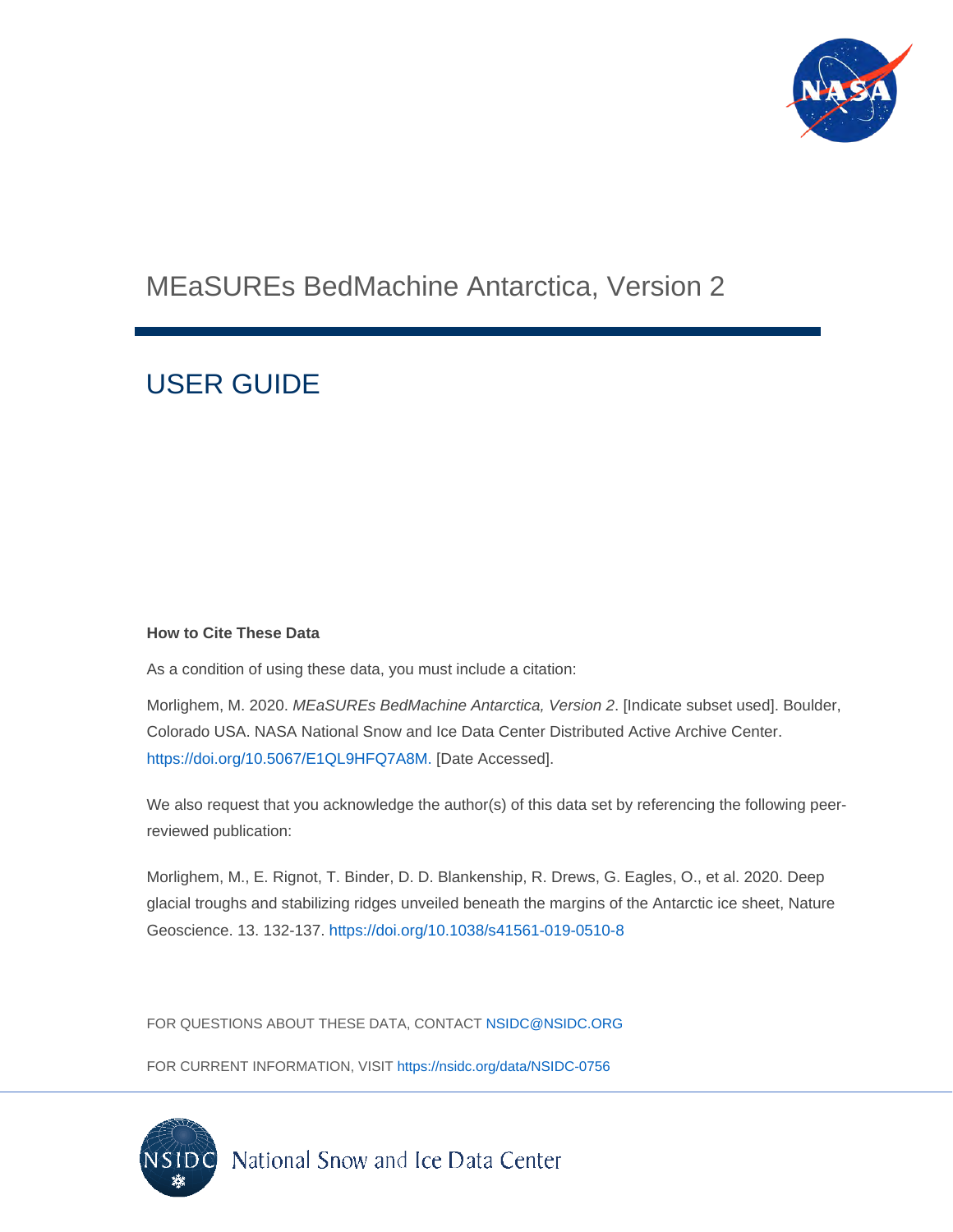## **TABLE OF CONTENTS**

| 1              |       |       |  |  |  |
|----------------|-------|-------|--|--|--|
|                | 1.1   |       |  |  |  |
|                | 1.2   |       |  |  |  |
|                |       | 1.2.1 |  |  |  |
|                | 1.2.2 |       |  |  |  |
|                | 1.2.3 |       |  |  |  |
| 1.3            |       |       |  |  |  |
| 1.3.1          |       |       |  |  |  |
|                |       | 1.3.2 |  |  |  |
|                |       | 1.3.3 |  |  |  |
|                |       |       |  |  |  |
|                |       | 1.4.1 |  |  |  |
| $\overline{2}$ |       |       |  |  |  |
|                | 2.1   |       |  |  |  |
|                | 2.2   |       |  |  |  |
|                | 2.3   |       |  |  |  |
| 2.4            |       |       |  |  |  |
| 3              |       |       |  |  |  |
| 4              |       |       |  |  |  |
| 5              |       |       |  |  |  |
| 6              |       |       |  |  |  |
| 7              |       |       |  |  |  |
| 8              |       |       |  |  |  |
| 9              |       |       |  |  |  |
|                |       |       |  |  |  |
|                | 9.2   |       |  |  |  |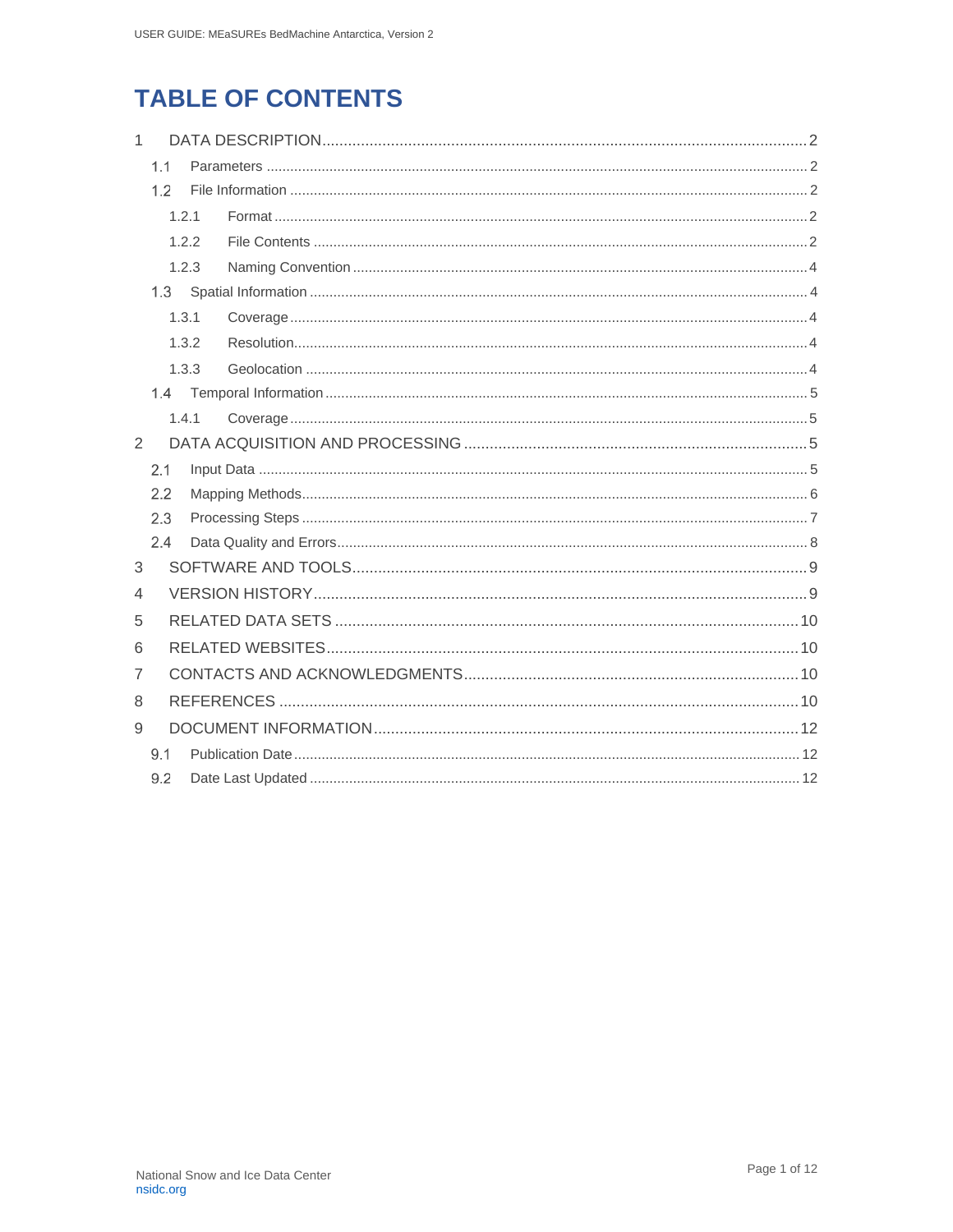# <span id="page-2-0"></span>1 DATA DESCRIPTION

## <span id="page-2-1"></span>1.1 Parameters

This data set contains a bed topography/bathymetry map of Antarctica derived via mass conservation, streamline diffusion, and other methods.

Secondary parameters included are ice thickness and ice surface elevation. The surface elevation is taken from the Reference Elevation Model of Antarctica (REMA) and the bed is deduced by subtracting the ice thickness from the surface elevation. Also included is a firn correction parameter, which accounts for the air content of the firn layer. Ice thickness and ice surface elevation are reported in ice equivalent, meaning that the firn correction is accounted for. [Table 1](#page-3-0) includes a brief description of these parameters and their units; please refer to "Section [2.3](#page-7-0) | Processing Steps" for details on how the parameters were derived.

Other parameters included are errors in the ice thickness/bed estimation, an ice/ocean/land mask, a source map that shows which method was employed where, and the geoid height above WGS84 ellipsoid. All parameters are heights except for the mask and the source map, which are categorical. All heights are referenced to mean sea level using the geoid EIGEN-6C4. To convert the heights to heights referenced to the WGS84 ellipsoid, simply add them to the geoid height parameter provided:

 $Z_{ellipsoid} = Z_{geoid} + geoid$ 

## <span id="page-2-2"></span>1.2 File Information

### <span id="page-2-3"></span>1.2.1 Format

A single netCDF-4 file, CF-1.7 compliant.

#### <span id="page-2-4"></span>1.2.2 File Contents

All parameters included in the data file are described in [Table 1](#page-3-0) below: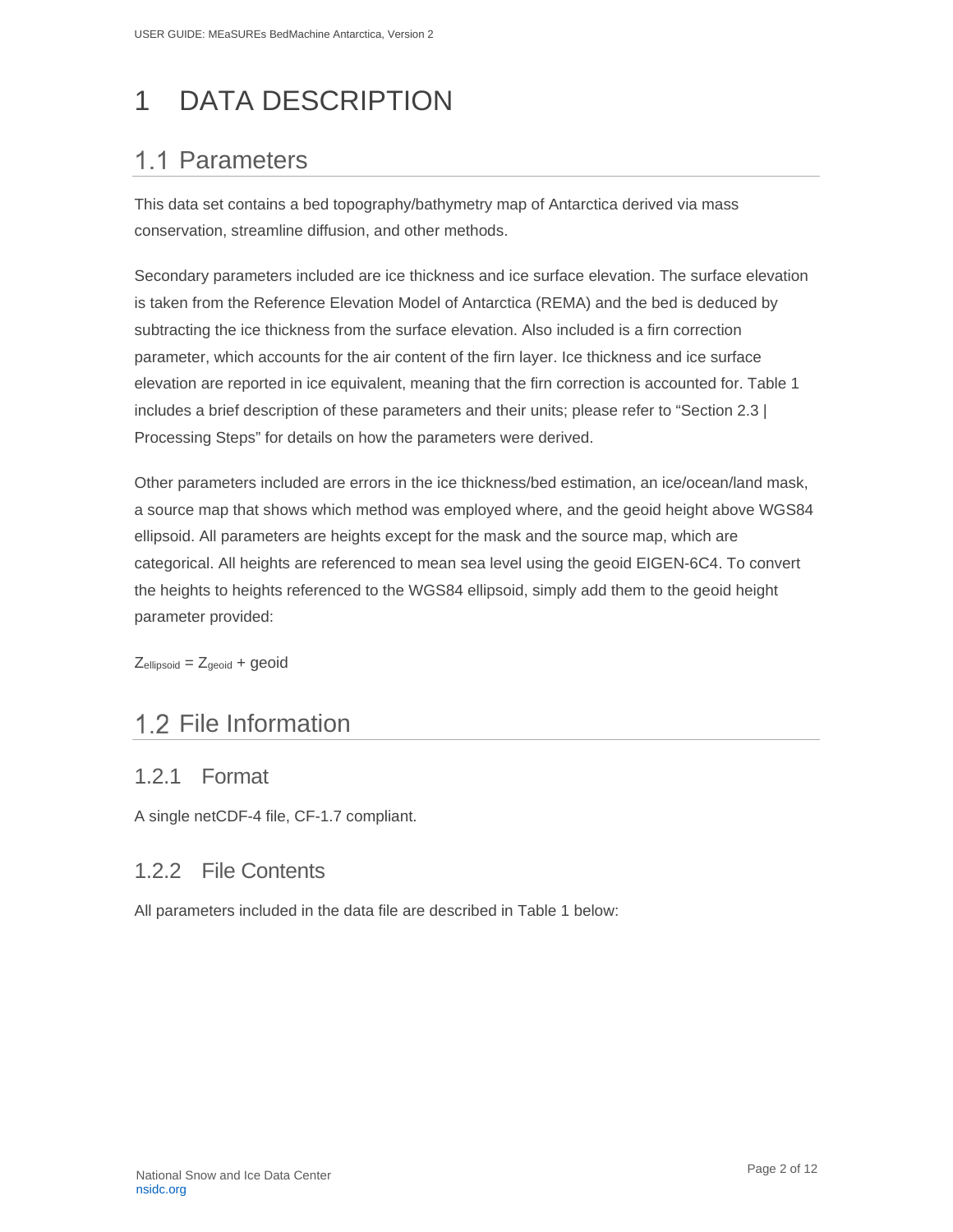<span id="page-3-0"></span>

| <b>Parameter</b><br><b>Name</b> | <b>Description</b>                                                                                                                                                                                                                   | <b>Units</b> | Valid<br>Range           | <b>Type</b> |
|---------------------------------|--------------------------------------------------------------------------------------------------------------------------------------------------------------------------------------------------------------------------------------|--------------|--------------------------|-------------|
| bed                             | bed topography (bed elevation)                                                                                                                                                                                                       | meters       | $[-9000,$<br>5000]       | float       |
| errbed                          | bed topography/ice thickness error                                                                                                                                                                                                   | meters       | [0, 1000]                | short       |
| firn                            | firn air content                                                                                                                                                                                                                     | meters       | [0, 50]                  | float       |
| geoid                           | geoid height difference from WGS 84<br>ellipsoid                                                                                                                                                                                     | meters       | $[-80, 80]$              | short       |
| mapping                         | mapping attributes                                                                                                                                                                                                                   |              |                          | char        |
| mask                            | ocean/ice/land mask<br>$[0 = \text{ocean}, 1 = \text{ice-free land}, 2 = \text{grounded}]$<br>ice, $3 =$ floating ice, $4 =$ Lake Vostok]                                                                                            | categories   | [0, 4]                   | byte        |
| source                          | data source (mapping of the methods)<br>$[1 = REMA/IBCSO, 2 = mass conservation,$<br>$3 =$ interpolation, $4 =$ hydrostatic equilibrium,<br>$5 =$ streamline diffusion, $6 =$ gravity<br>inversion, $7 =$ seismic, $10 =$ multibeam] | categories   | [1, 10]                  | byte        |
| surface                         | ice surface elevation                                                                                                                                                                                                                | meters       | [0, 5000]                | float       |
| thickness                       | ice thickness                                                                                                                                                                                                                        | meters       | [0, 5000]                | float       |
| X                               | projection x coordinate                                                                                                                                                                                                              | meters       | $[-3333000,$<br>3333001] | int         |
| у                               | projection y coordinate                                                                                                                                                                                                              | meters       | $[-3333000,$<br>3333001] | int         |

Table 1. File Parameters and Units

As examples, Figure 1 illustrates how the bed topography and ice thickness maps can be displayed in Panoply:



Figure 1. Maps of bed topography (left) and ice thickness (right) as displayed by Panoply version 4.10.10.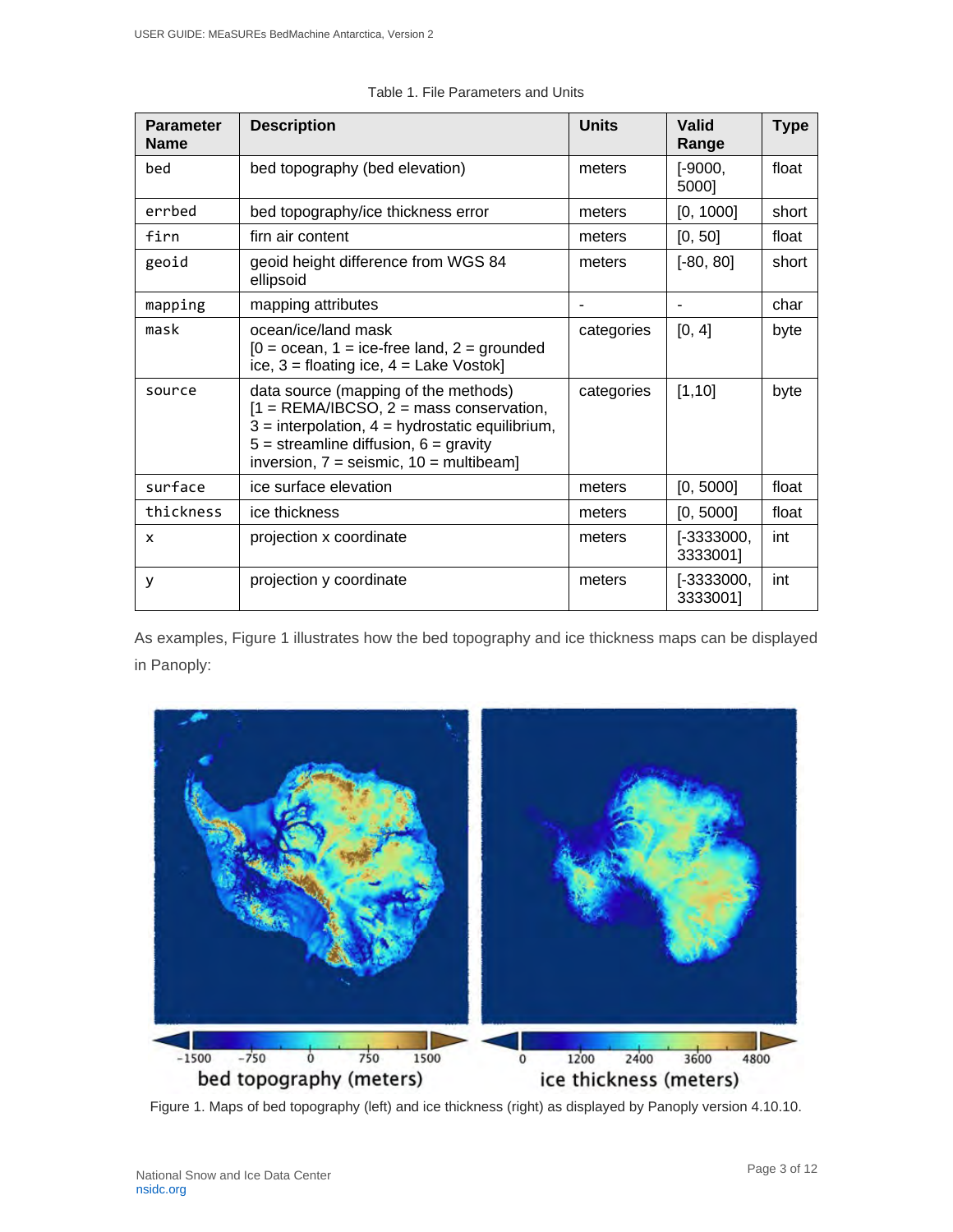### <span id="page-4-0"></span>1.2.3 Naming Convention

The file name is BedMachineAntarctica\_2020-07-15\_v02.nc, where BedMachineAntarctica is the data set name, 2020-07-15 is the version production date, and v02 stands for Version 2.

### <span id="page-4-1"></span>1.3 Spatial Information

### <span id="page-4-2"></span>1.3.1 Coverage

Antarctic polar region south of 70º S.

### <span id="page-4-3"></span>1.3.2 Resolution

500 meters

### <span id="page-4-4"></span>1.3.3 Geolocation

This data set is nominally provided in EPSG:3031: the Antarctic Polar Stereographic projection based on WGS 84. However, the tool used to convert latitudes and longitudes to polar stereographic coordinates was based on the Hughes Ellipsoid. As such, the resulting inverse flattening attribute (298.2794050428205) differs slightly from the EPSG:3031, WGS 84 defined value (298.257223563).

Table 2 provides information for geolocating this data set:

| Geographic coordinate system             | <b>WGS 84</b>                                                                                         |
|------------------------------------------|-------------------------------------------------------------------------------------------------------|
| Projected coordinate system              | WGS 84 / Antarctic Polar Stereographic                                                                |
| Longitude of true origin                 | $0^{\circ}$ E                                                                                         |
| Latitude of true origin                  | $71^{\circ}$ S                                                                                        |
| Scale factor at longitude of true origin | 1                                                                                                     |
| Datum                                    | <b>WGS 84</b>                                                                                         |
| <b>Ellipsoid/spheroid</b>                | <b>WGS 84</b>                                                                                         |
| <b>Units</b>                             | meter                                                                                                 |
| <b>False easting</b>                     | 0                                                                                                     |
| <b>False northing</b>                    | 0                                                                                                     |
| <b>EPSG code</b>                         | 3031                                                                                                  |
| <b>PROJ4 string</b>                      | +proj=stere +lat_0=-90 +lat_ts=-71 +lon_0=0 +k=1<br>$+x_0=0$ +y_0=0 +datum=WGS84 +units=m<br>+no_defs |
| <b>Reference</b>                         | https://epsg.io/3031                                                                                  |

|  | Table 2. Geolocation Details |  |
|--|------------------------------|--|
|--|------------------------------|--|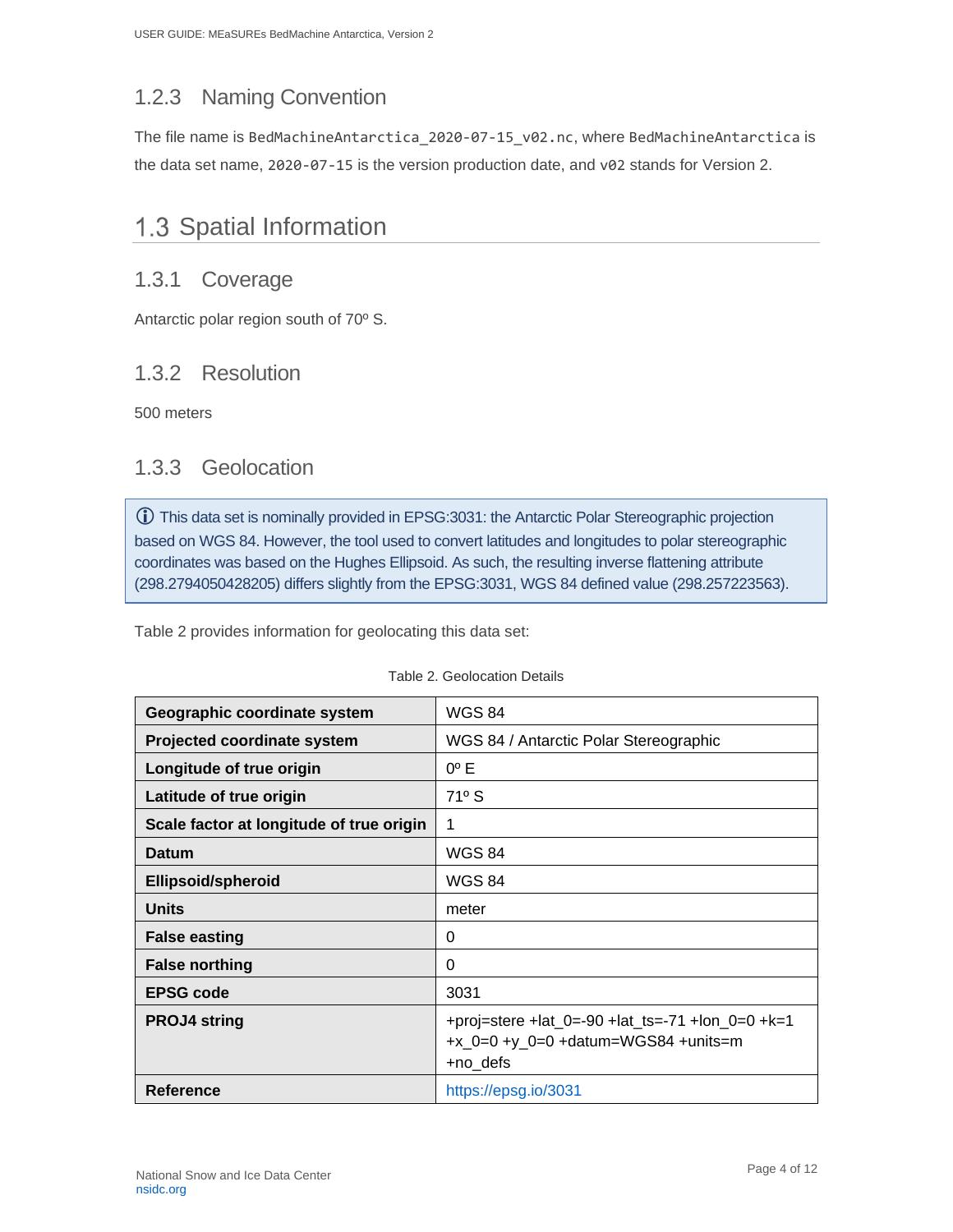# <span id="page-5-0"></span>1.4 Temporal Information

### <span id="page-5-1"></span>1.4.1 Coverage

The data were collected between 01 January 1970 and 01 October 2019. The nominal year of this data set is 2015, following the year of the surface digital elevation model the data are based on.

# <span id="page-5-2"></span>2 DATA ACQUISITION AND PROCESSING

## <span id="page-5-3"></span>2.1 Input Data

Data inputs used in deriving this product include:

- Ice thickness data from Airborne Ice Penetrating Radar obtained during 47 survey campaigns, from 1967 to present, involving 19 institutes [\(Figure 2](#page-6-1) depicts the areas covered by each campaign). In Version 2, additional ice thickness data from Young et al. (2017) and Cui et al. (2020) were included to constrain the bed topography under grounded ice.
- Ice-shelf bathymetry from the International Bathymetric Chart of the Southern Ocean (IBCSO; Arndt et al., 2013) improved in some places based on gravity-derived inversion from various survey measurements (Millan et al., 2017; Greenbaum et al., 2015; Tinto et al., 2019) and completed by seismic data where available (Rosier et al., 2018)
- Ice flow velocity derived from satellite interferometry (Rignot et al., 2011; Mouginot et al., 2017)
- Surface mass balance obtained with a regional atmospheric climate model (RACMO2; van Wessem et al., 2018), representative of the period 1961-1990
- Surface topography from the Reference Elevation Model of Antarctica (REMA; Howat et al., 2019)
- Ocean bathymetry from the International Bathymetric Chart of the Southern Ocean (IBCSO; Arndt et al., 2013).
- Version 2 also includes new multi-beam ocean bathymetry data in the Amundsen Sea embayment (Hogan et al., 2020) as well as gravity inversions for this sector (Jordan et al., 2020).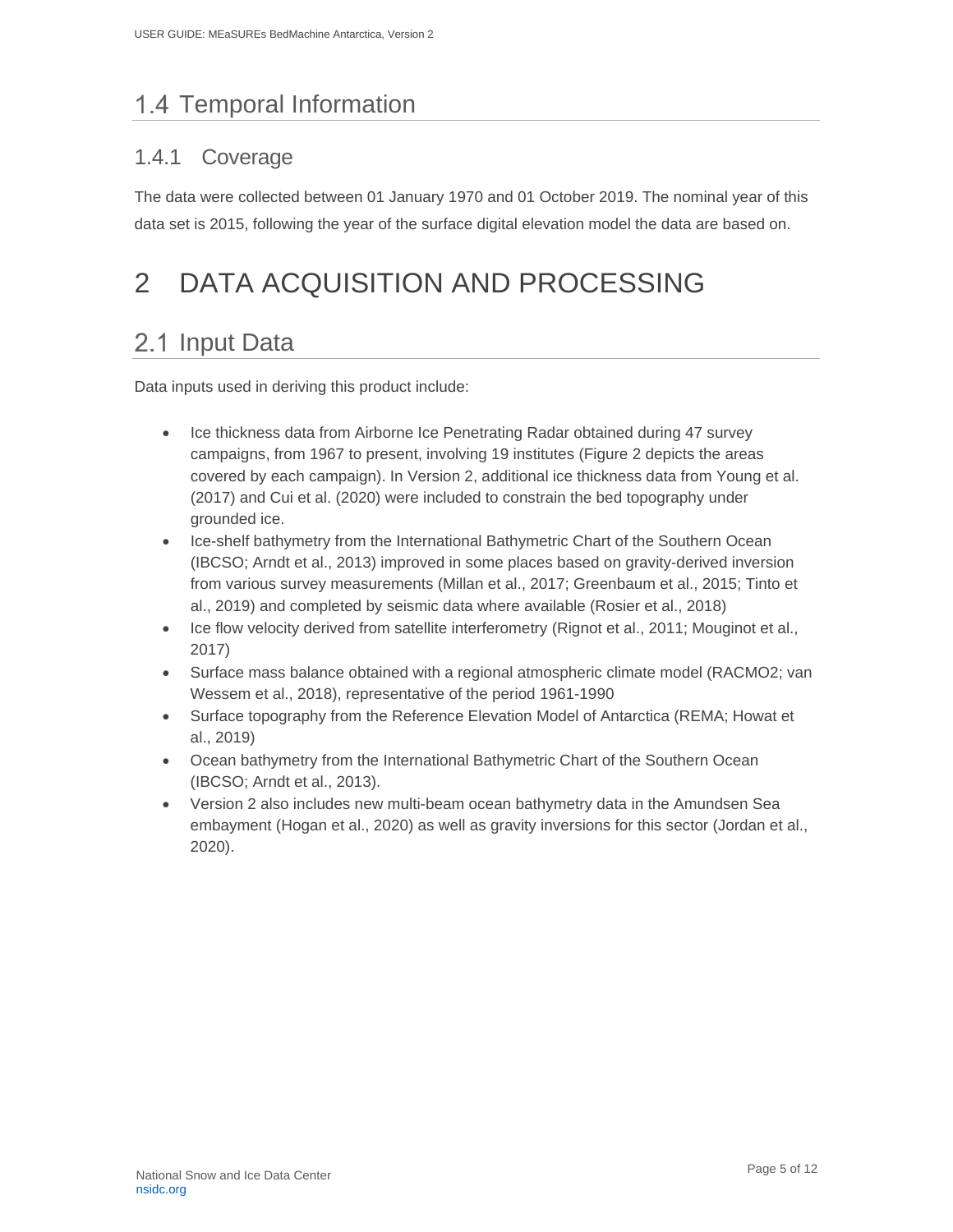

<span id="page-6-1"></span>Figure 2. Airborne radar sounding tracks from which ice thickness data were derived (adapted from Figure S2 in Morlighem et al., 2020). For references and institutions involved in each campaign, please see Table S1 in Morlighem et al. (2020).

# <span id="page-6-0"></span>2.2 Mapping Methods

[Figure 3](#page-7-1) depicts the regions across the Antarctic continent where each mapping method was employed. Namely, mass conservation was used to map ice thickness in regions of fast-moving ice, streamline diffusion in regions of slow-moving ice, hydrostatic equilibrium for floating ice shelves, and gravity inversion and seismic bathymetry for grounded ice shelves.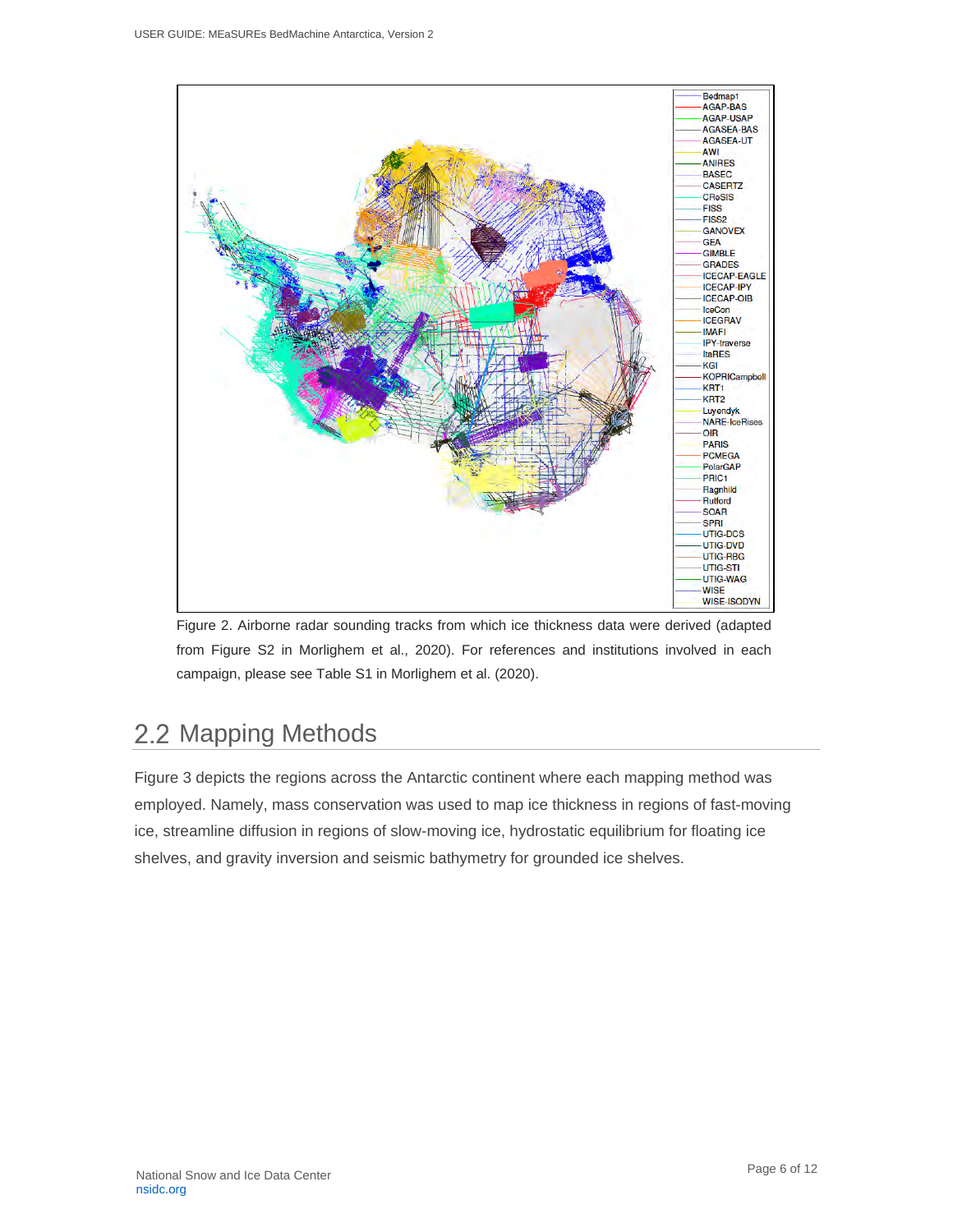

<span id="page-7-1"></span>Figure 3. Mapping methods applied across the Antarctic continent (adapted from Figure S1 in Morlighem et al., 2020).

## <span id="page-7-0"></span>2.3 Processing Steps

The Mass Conservation (MC) method yields ice thickness and bed topography compatible with ice sheet numerical models, resolves uncertainties of prior interpretation of radar echoes, and ensures that grounding line fluxes are compatible with snowfall accumulation and thinning rates in the interior without assuming steady-state. Ice surface motion provides a physical basis for extrapolating sparse ice thickness data to larger areas with few or no data. The method works best in areas of fast flow (i.e., ice surface velocity > 30 m/yr), where errors in flow direction are small and the glaciers slide on the bed.

The MC method combines sparse, airborne, radar-sounding-derived ice thickness data with highresolution ice motion derived from satellite interferometric synthetic-aperture radar and mass balance to estimate ice thickness across the entire continent. The algorithm conserves mass fluxes while minimizing the departure from the original radar-derived ice thickness data. The mathematical formulae of this method are summarized in Morlighem et al. (2019, Supplementary Information) and extensively detailed in Morlighem et al. (2011, 2014, 2017).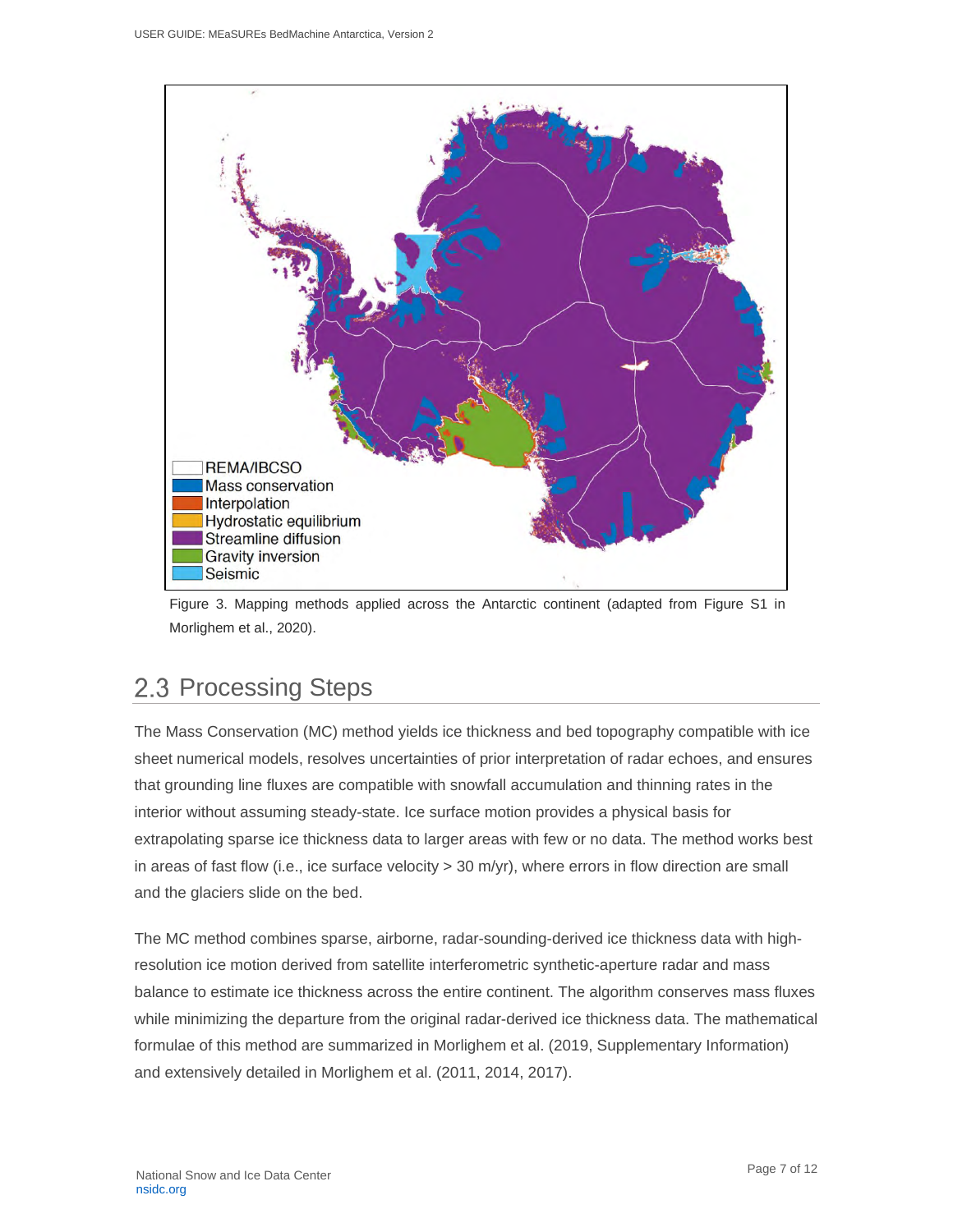In the interior slow-moving sectors, where errors in flow direction are larger, a streamline diffusion method is used to interpolate ice thickness. This method was chosen as an alternative to more commonly used methods such as kriging or splines because it is better at capturing the intrinsic anisotropy of the ice thickness that mass conservation requires: as ice is transported downstream, ice thickness varies slowly along the flow. Across flow, significantly higher gradients in ice thickness are expected. The diffusion equation accounts for this asymmetry. While not based on physics, it is a way to interpolate ice thickness between flight lines anisotropically. See Morlighem et al. (2019, Supplementary Information) for more details.

On floating ice shelves, hydrostatic equilibrium is applied with a calibrated firn depth correction so the inferred ice thickness is consistent with available ice shelf thickness data, thus ensuring continuity in ice thickness across the grounding line.

Individual MC ice thickness maps are constrained by flight lines along their boundaries. All the MC maps are stitched together using simple interpolation (inverse distance weighting), and combined with the ice thickness maps derived via streamline diffusion. The Antarctic bed topography is derived by subtracting the resulting ice thickness map from the REMA surface digital elevation model (Howat et al., 2019). Over ice-free land areas, the bed topography is the REMA itself.

The surface elevation and ice thickness maps provided in this data set are given in ice equivalent, as they include the firn air content correction (i.e., they are lower than they would be if the air column height was included). The elevation of the top of the snow as provided by REMA can be reconstructed by adding the firn depth correction (firn air content) to the ice surface elevation provided in the data file:

 $S_{REMA} = S_{BedMachine} + d_{finn}$ 

## <span id="page-8-0"></span>2.4 Data Quality and Errors

Sources of error include error in ice velocity direction and magnitude, error in surface mass balance, and ice thinning rates.

In a trial setting with unusually dense radar sounding coverage, errors in the MC-inferred thickness are reported at 36 m, only slightly higher than that of the original data. In areas less well constrained by radar-derived thickness data, or constrained by only one track of data, for example, in East Antarctica, errors may (well) exceed 200 m (Morlighem et al., 2020).

No or very little data were available for some ice shelf bathymetry, and uncertainty may be high (> 500 m). Version 2 includes the correction of an error in geoid height identified in the IBCSO bathymetry.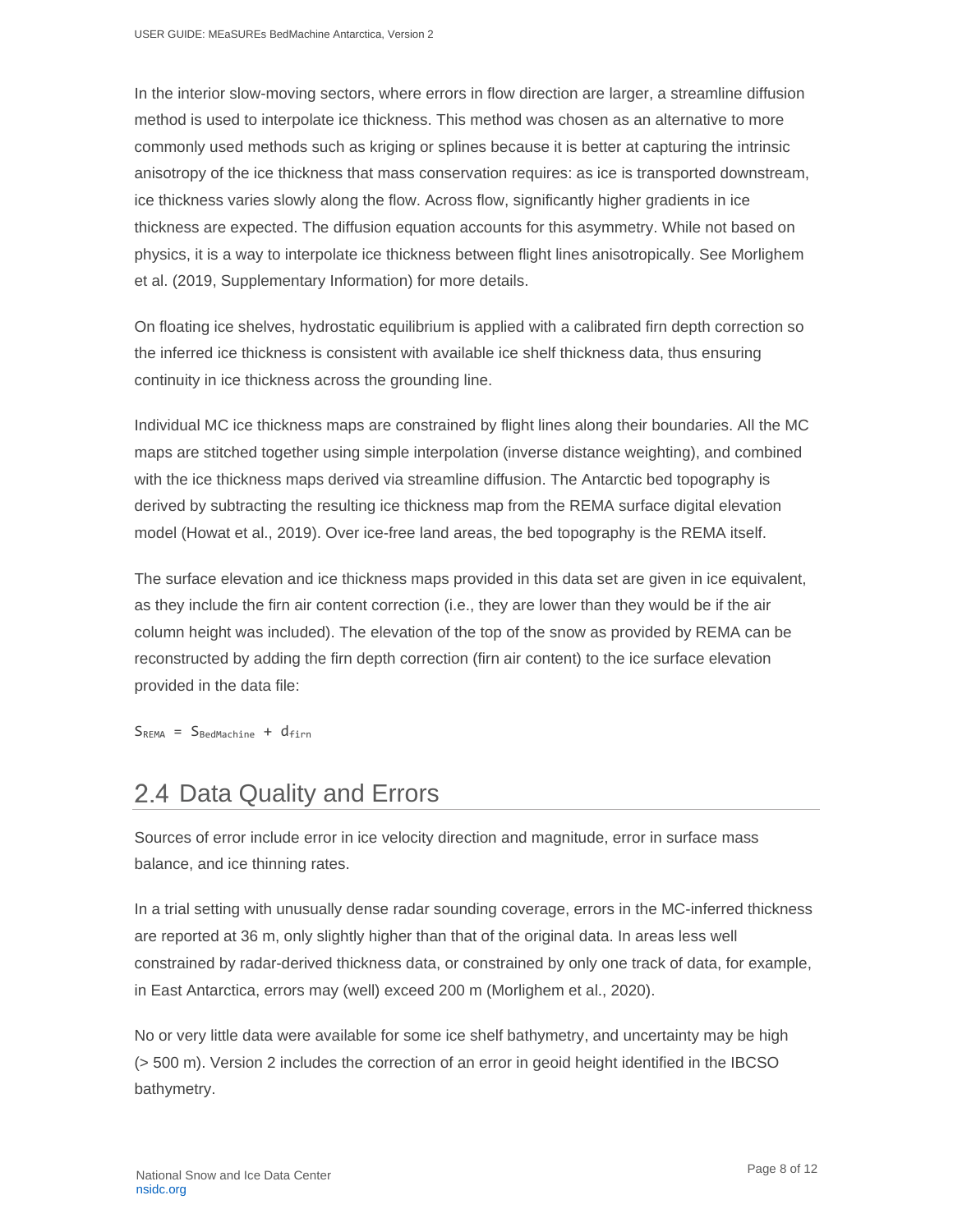Error estimates of the bed elevation and ice thickness are provided in the data set (Figure 4).



Figure 4. Spatial distribution of errors in the estimation of bed topography/ice thickness, as displayed by Panoply version 4.10.10. Note that the color bar is on a logarithmic scale.

# <span id="page-9-0"></span>3 SOFTWARE AND TOOLS

There are a number of netCDF file readers available to read/view netCDF files. For a list of some of these tools, please see the [NetCDF Resources at NSIDC: Software and Tools](https://nsidc.org/support/faq/what-netcdf) Web page.

# <span id="page-9-1"></span>4 VERSION HISTORY

| <b>Version</b> | <b>Release Date</b> | <b>Description of Changes</b>                                                                                                                                                                                                                                                                                                        |
|----------------|---------------------|--------------------------------------------------------------------------------------------------------------------------------------------------------------------------------------------------------------------------------------------------------------------------------------------------------------------------------------|
| V <sub>1</sub> | December 2019       | Initial release                                                                                                                                                                                                                                                                                                                      |
| V2             | September 2020      | Changes to this version include:<br>additional thickness data to constrain the bed<br>topography under grounded ice<br>new multi-beam bathymetry data, as well as gravity<br>$\bullet$<br>inversions, integrated in the Amundsen Sea<br>embayment<br>an error in geoid height was corrected for the IBCSO<br>$\bullet$<br>bathymetry |

Table 3. Version History Summary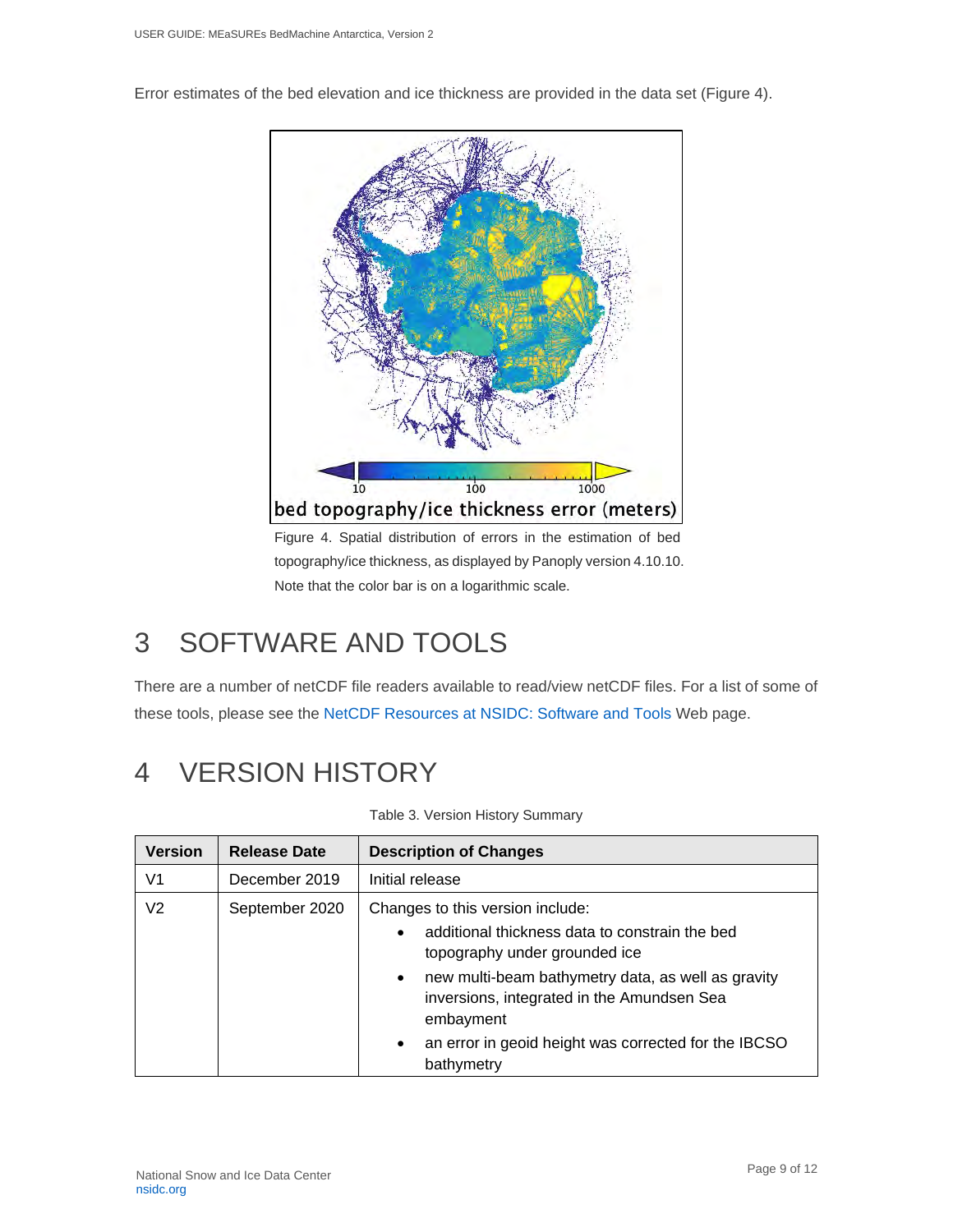# <span id="page-10-0"></span>5 RELATED DATA SETS

[IceBridge BedMachine Greenland](https://nsidc.org/data/idbmg4)

# <span id="page-10-1"></span>6 RELATED WEBSITES

[NASA MEaSUREs Data at NSIDC](https://nsidc.org/data/measures) [NASA MEaSUREs](https://earthdata.nasa.gov/esds/competitive-programs/measures) [Antarctic Ice Sheet Velocity \(AIV\) and Mapping Data at NSIDC](https://nsidc.org/data/measures/aiv)

# <span id="page-10-2"></span>7 CONTACTS AND ACKNOWLEDGMENTS

**Mathieu Morlighem**

University of California Irvine

# <span id="page-10-3"></span>8 REFERENCES

Arndt, J. E., Schenke, H. W., Jakobsson, M., Nitsche, F. O., Buys, G., Goleby, B., et al. (2013). The International Bathymetric Chart of the Southern Ocean (IBCSO) Version 1.0-A new bathymetric compilation covering circum-Antarctic waters. Geophysical Research Letters, 40(12), 3111–3117. <https://doi.org/10.1002/grl.50413>

Cui, X., Jeofry, H., Greenbaum, J. S., Guo, J., Li, L., Lindzey, L. E., Habbal, F. A., Wei, W., Young, D. A., Ross, N., Morlighem, M., Jong, L. M., Roberts, J. L., Blankenship, D. D., Bo, S., & Siegert, M. J. (2020). Bed topography of Princess Elizabeth Land in East Antarctica. Copernicus GmbH. <https://doi.org/10.5194/essd-2020-126>

Greenbaum, J. S., Blankenship, D. D., Young, D. A., Richter, T. G., Roberts, J. L., Aitken, A. R. A., et al. (2015). Ocean access to a cavity beneath Totten Glacier in East Antarctica. Nature Geoscience, 8(4), 294–298.<https://doi.org/10.1038/ngeo2388>

Hogan, K. A., Larter, R. D., Graham, A. G. C., Arthern, R., Kirkham, J. D., Totten Minzoni, R., Jordan, T. A., Clark, R., Fitzgerald, V., Wåhlin, A. K., Anderson, J. B., Hillenbrand, C.-D., Nitsche, F. O., Simkins, L., Smith, J. A., Gohl, K., Arndt, J. E., Hong, J., & Wellner, J. (2020). Revealing the former bed of Thwaites Glacier using sea-floor bathymetry: implications for warm-water routing and bed controls on ice flow and buttressing. The Cryosphere, 14(9), 2883–2908. <https://doi.org/10.5194/tc-14-2883-2020>

Howat, I. M., Porter, C., Smith, B. E., Noh, M.-J., & Morin, P. (2019). The Reference Elevation Model of Antarctica. The Cryosphere, 13(2), 665–674.<https://doi.org/10.5194/tc-13-665-2019>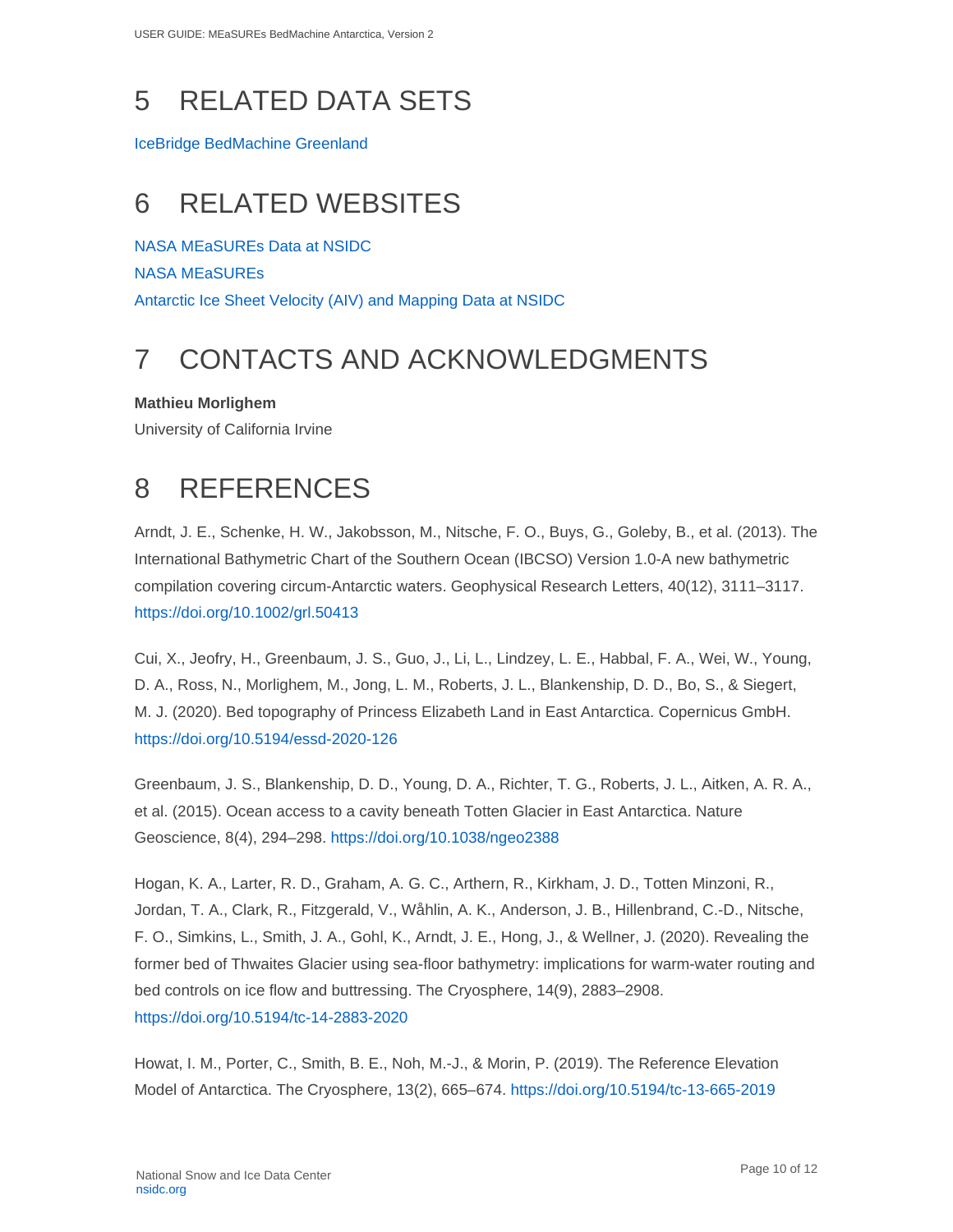Jordan, T. A., Porter, D., Tinto, K., Millan, R., Muto, A., Hogan, K., Larter, R. D., Graham, A. G. C., & Paden, J. D. (2020). New gravity-derived bathymetry for the Thwaites, Crosson, and Dotson ice shelves revealing two ice shelf populations. The Cryosphere, 14(9), 2869–2882. <https://doi.org/10.5194/tc-14-2869-2020>

Millan, R., Rignot, E., Bernier, V., Morlighem, M., & Dutrieux, P. (2017). Bathymetry of the Amundsen Sea Embayment sector of West Antarctica from Operation IceBridge gravity and other data. Geophysical Research Letters, 44(3), 1360–1368.<https://doi.org/10.1002/2016gl072071>

Morlighem, M., Rignot, E., Seroussi, H., Larour, E., Ben Dhia, H., & Aubry, D. (2011). A mass conservation approach for mapping glacier ice thickness. Geophysical Research Letters, 38(19), 1- 6.<https://doi.org/10.1029/2011gl048659>

Morlighem, M., Rignot, E., Mouginot, J., Seroussi, H., & Larour, E. (2014). Deeply incised submarine glacial valleys beneath the Greenland ice sheet. Nature Geoscience, 7(6), 418–422. <https://doi.org/10.1038/ngeo2167>

Morlighem, M., Williams, C. N., Rignot, E., An, L., Arndt, J. E., Bamber, J. L., et al. (2017). BedMachine v3: Complete Bed Topography and Ocean Bathymetry Mapping of Greenland From Multibeam Echo Sounding Combined With Mass Conservation. Geophysical Research Letters, 44(21), 11,051-11,061.<https://doi.org/10.1002/2017gl074954>

Morlighem, M., Rignot, E., Binder, T., Blankenship, D., Drews, R., Eagles, G., et al. (2020). Deep glacial troughs and stabilizing ridges unveiled beneath the margins of the Antarctic ice sheet. Nature Geoscience, 13, 132–137.<https://doi.org/10.1038/s41561-019-0510-8>

Mouginot, J., Rignot, E., Scheuchl, B., & Millan, R. (2017). Comprehensive Annual Ice Sheet Velocity Mapping Using Landsat-8, Sentinel-1, and RADARSAT-2 Data. Remote Sensing, 9(4), 364.<https://doi.org/10.3390/rs9040364>

Rignot, E., Velicogna, I., van den Broeke, M. R., Monaghan, A., & Lenaerts, J. T. M. (2011). Acceleration of the contribution of the Greenland and Antarctic ice sheets to sea level rise. Geophysical Research Letters, 38(5), n/a-n/a.<https://doi.org/10.1029/2011gl046583>

Rosier, S. H. R., Hofstede, C., Brisbourne, A. M., Hattermann, T., Nicholls, K. W., Davis, P. E. D., et al. (2018). A New Bathymetry for the Southeastern Filchner-Ronne Ice Shelf: Implications for Modern Oceanographic Processes and Glacial History. Journal of Geophysical Research: Oceans, 123(7), 4610–4623.<https://doi.org/10.1029/2018jc013982>